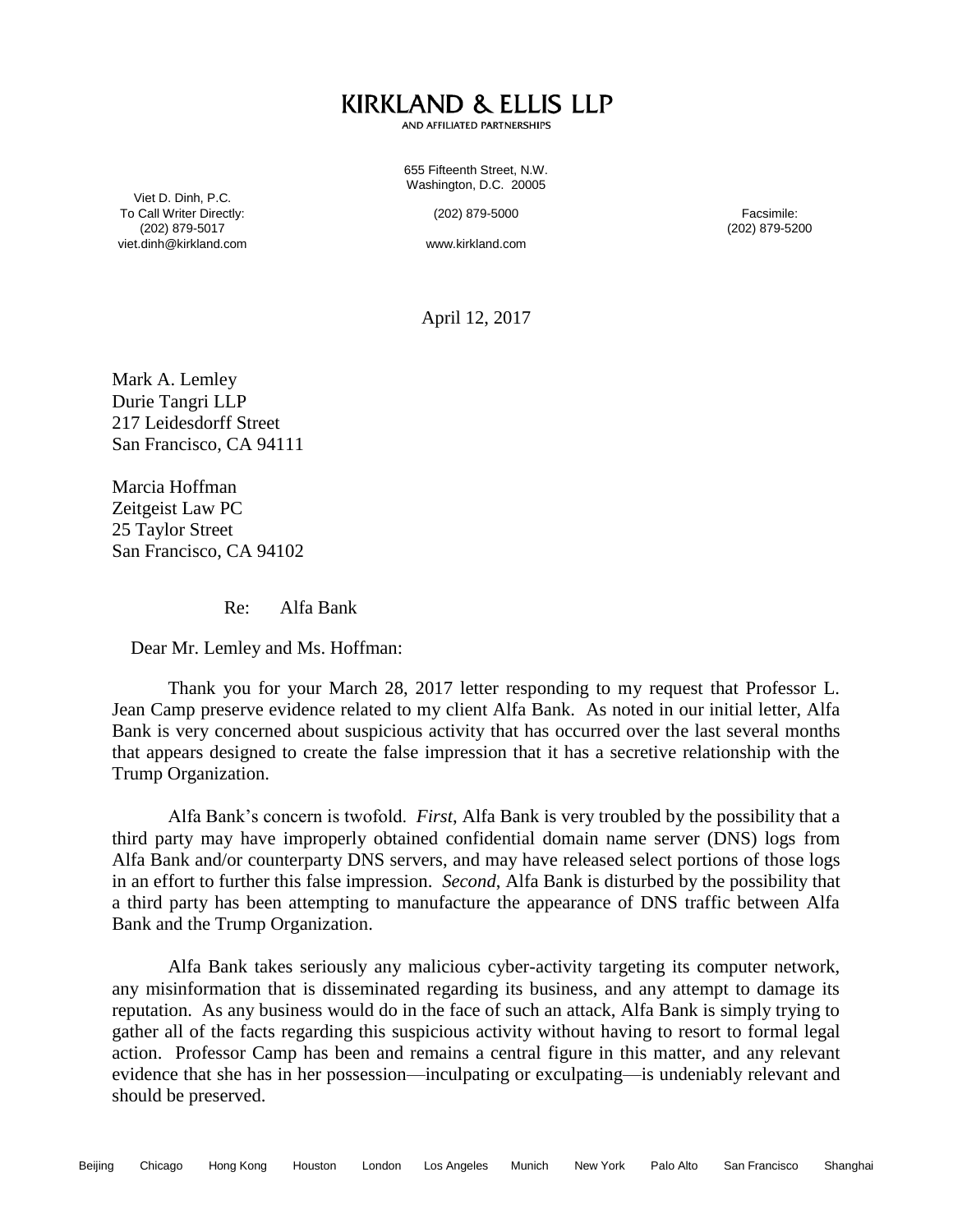## KIRKLAND & ELLIS LLP

Mark A. Lemley Marcia Hoffman April 12, 2017 Page 2

 $\overline{a}$ 

We do not know who first obtained the unverified DNS logs that Professor Camp posted on her personal website, which she claims to be evidence of "human communication" between Alfa Bank and the Trump Organization.<sup>1</sup> But the simple reality is that Professor Camp did just that, as you acknowledged in your letter. That same website also contains an extended discussion regarding the questionable "ethics" of posting the DNS logs. Since last year, Professor Camp has repeatedly encouraged an "investigation" into Alfa Bank's nonexistent relationship with the Trump Organization, $\frac{3}{2}$  and malicious cyber-attacks designed to manufacture a link between Alfa Bank and the Trump Organization have increased in frequency and intensity. $3$ 

Given the above and the many questions that have been raised in the media about this subject, including questions about Professor Camp's role and motivations, we hope that you would be willing to work with us to get to the bottom of this unfortunate situation. To that end, we ask that you provide us with answers to the following questions:

- 1. Where and how did Professor Camp obtain the DNS logs that she posted on her personal website?
- 2. Does Professor Camp possess other DNS logs regarding this matter?
- 3. If Professor Camp did not personally obtain the DNS logs, then who provided them to her, including the person's name, job title, and work address?
- 4. Does Professor Camp know the identity of the person identified in media reporting as "Tea Leaves"? If so, please identify "Tea Leaves" by name, job title, and work address.

To reiterate, our aim here is to get to the bottom of the unfortunate and unfounded allegations that have been made against Alfa Bank, and we hope that you will assist us in that regard. We appreciate your attention to this matter, and look forward to your reply.

<sup>1</sup> L. Jean Camp, *Some Network Data*, http://ljean.com/NetworkData.php (last visited Apr. 12, 2017).

<sup>2</sup> *See, e.g.*, L. Jean Camp, Twitter (Mar. 1, 2017), https://twitter.com/ljean ("The data are there and worth investigation. Why did FBI, #NYTimes kill this story before election to focus on Her Emails?").

<sup>3</sup> Alfa Bank, *Press Statement: Alfa Bank confirms it has sought help from U.S. authorities, and discloses new cyberattacks linked to Trump hoax* (Mar. 17, 2017), http://alfabank.com/media/news/2017/03/17/.